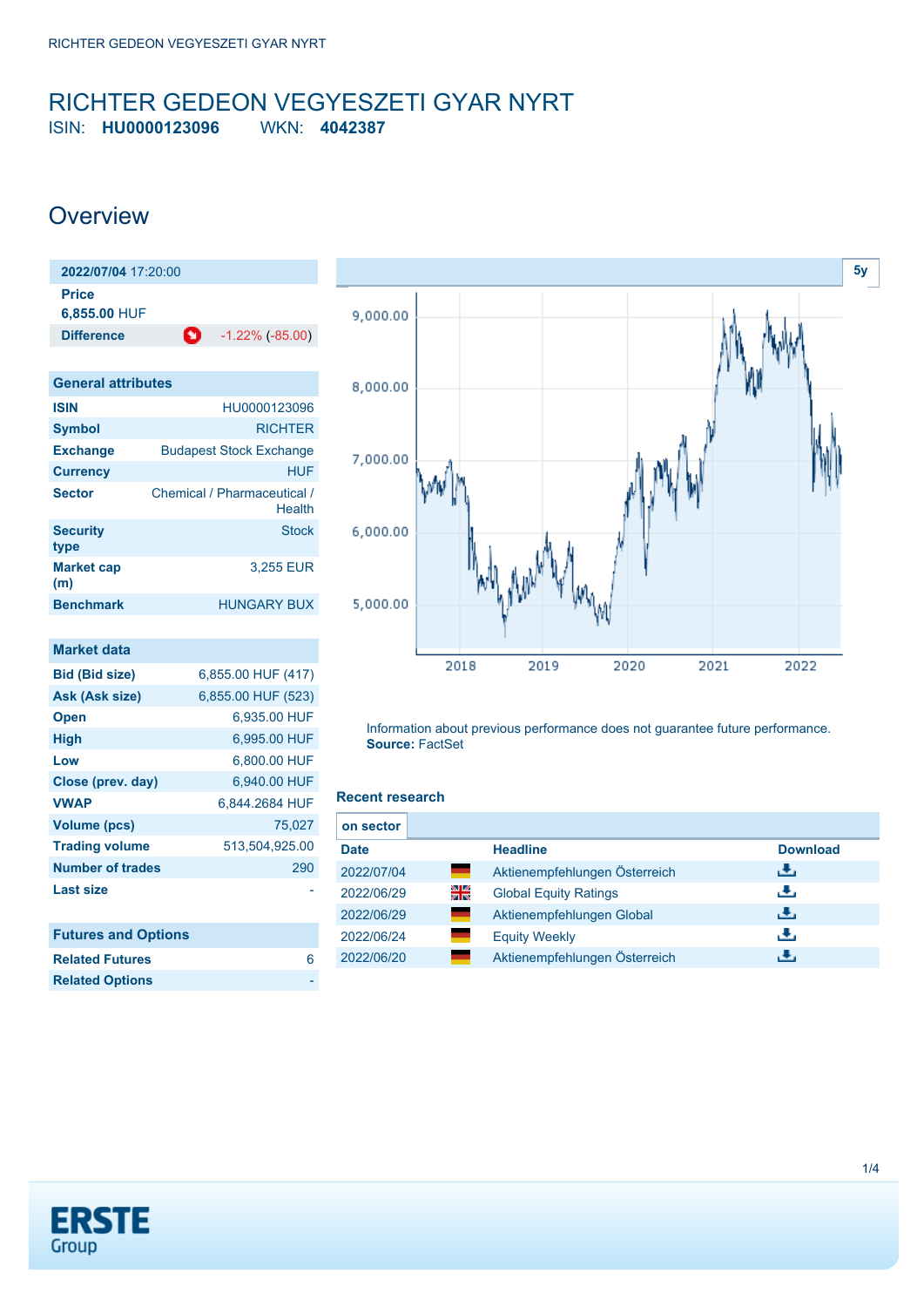## Details

**2022/07/04** 17:20:00 **Price**

**6,855.00** HUF

**Difference 1.22% (-85.00)** 

**General attributes ISIN** HU0000123096 **Symbol** RICHTER **Exchange** Budapest Stock Exchange

| <b>Currency</b>          | HUF                                   |
|--------------------------|---------------------------------------|
| <b>Sector</b>            | Chemical / Pharmaceutical /<br>Health |
| <b>Security</b><br>type  | Stock                                 |
| <b>Market cap</b><br>(m) | 3.255 EUR                             |
| <b>Benchmark</b>         | <b>HUNGARY BUX</b>                    |

| <b>Market data</b>      |                    |
|-------------------------|--------------------|
| <b>Bid (Bid size)</b>   | 6,855.00 HUF (417) |
| Ask (Ask size)          | 6,855.00 HUF (523) |
| <b>Open</b>             | 6,935.00 HUF       |
| <b>High</b>             | 6,995.00 HUF       |
| Low                     | 6,800.00 HUF       |
| Close (prev. day)       | 6,940.00 HUF       |
| <b>VWAP</b>             | 6.844.2684 HUF     |
| <b>Volume (pcs)</b>     | 75.027             |
| <b>Trading volume</b>   | 513,504,925.00     |
| <b>Number of trades</b> | 290                |
| Last size               |                    |

| <b>Performance and Risk</b>               |                |       |       |  |
|-------------------------------------------|----------------|-------|-------|--|
|                                           | 6 <sub>m</sub> | 1v    | 3v    |  |
| Perf (%) -22.54% -12.90% +29.46%          |                |       |       |  |
| Perf (abs.) -1,995.00 -1,015.00 +1,560.00 |                |       |       |  |
| <b>Beta</b>                               | 0.61           | 0.62  | 0.67  |  |
| <b>Volatility</b>                         | 37.85          | 29.72 | 28.18 |  |



Information about previous performance does not guarantee future performance. **Source:** FactSet

| <b>Price data</b>                           |                           |
|---------------------------------------------|---------------------------|
| Ø price 5 days   Ø volume 5 days (pcs.)     | 6,954.00 HUF (171,802)    |
| Ø price 30 days   Ø volume 30 days (pcs.)   | 7,062.83 HUF (188,692)    |
| Ø price 100 days   Ø volume 100 days (pcs.) | 7,160.00 HUF (280,877)    |
| Ø price 250 days   Ø volume 250 days (pcs.) | 7,999.54 HUF (237,553)    |
| <b>YTD High   date</b>                      | 8,935.00 HUF (2022/01/11) |
| <b>YTD Low   date</b>                       | 6,310.00 HUF (2022/03/07) |
| 52 Weeks High   date                        | 9,185.00 HUF (2021/08/23) |
| 52 Weeks Low   date                         | 6,310.00 HUF (2022/03/07) |

| <b>Arbitrage views</b>                                   |                |             |                         |                                    |                     |
|----------------------------------------------------------|----------------|-------------|-------------------------|------------------------------------|---------------------|
| Exchange $\bigoplus$                                     | <b>Date</b>    | <b>Time</b> | <b>Price</b>            | <b>Trading</b><br>volume<br>(mio.) | Number of<br>trades |
| <b>Stuttgart</b>                                         | 2022/<br>07/04 |             | 14:33 17.43 EUR         | 0.00                               | 4                   |
| <b>Munich</b>                                            | 2022/<br>07/04 |             | 08:03 17.51 EUR         | 0.00                               | 1                   |
| London Stock Exchange<br><b>European Trade Reporting</b> | 2022/<br>07/04 |             | 17:00 5.040.00 HUF 0.00 |                                    | 1                   |
| Frankfurt                                                | 2022/<br>07/04 | 17:11       | 17.30 EUR               | 0.02                               | 3                   |

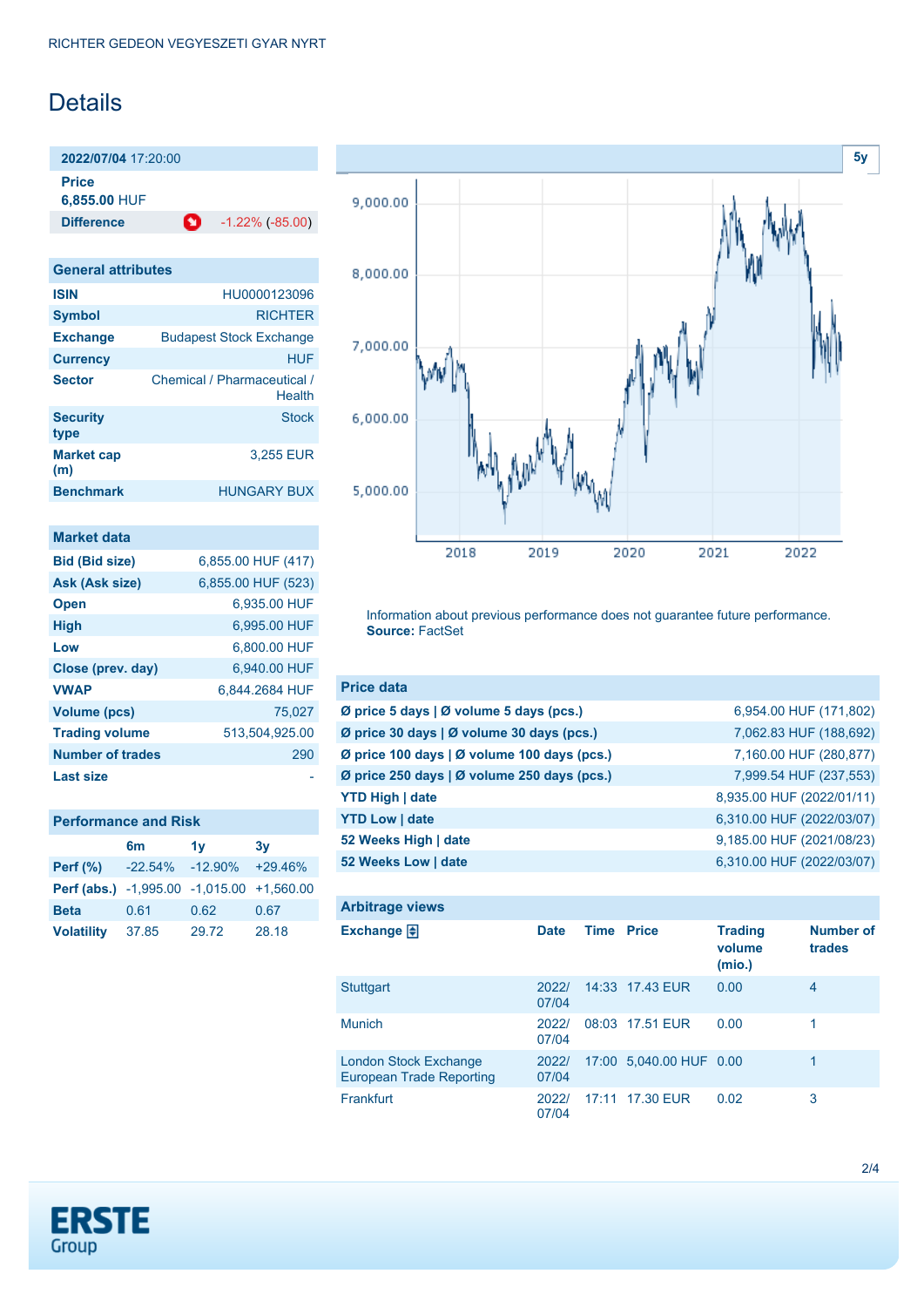| <b>FINRA other OTC Issues</b>  | 2022/<br>06/30 | 16:01 24.73 USD                 | 0.02 |     |
|--------------------------------|----------------|---------------------------------|------|-----|
| <b>Budapest Stock Exchange</b> | 07/04          | 2022/ 17:20 6.855.00 HUF 513.50 |      | 290 |
| <b>Berlin</b>                  | 20221<br>07/04 | 08:04 17.05 EUR                 | 0.00 |     |